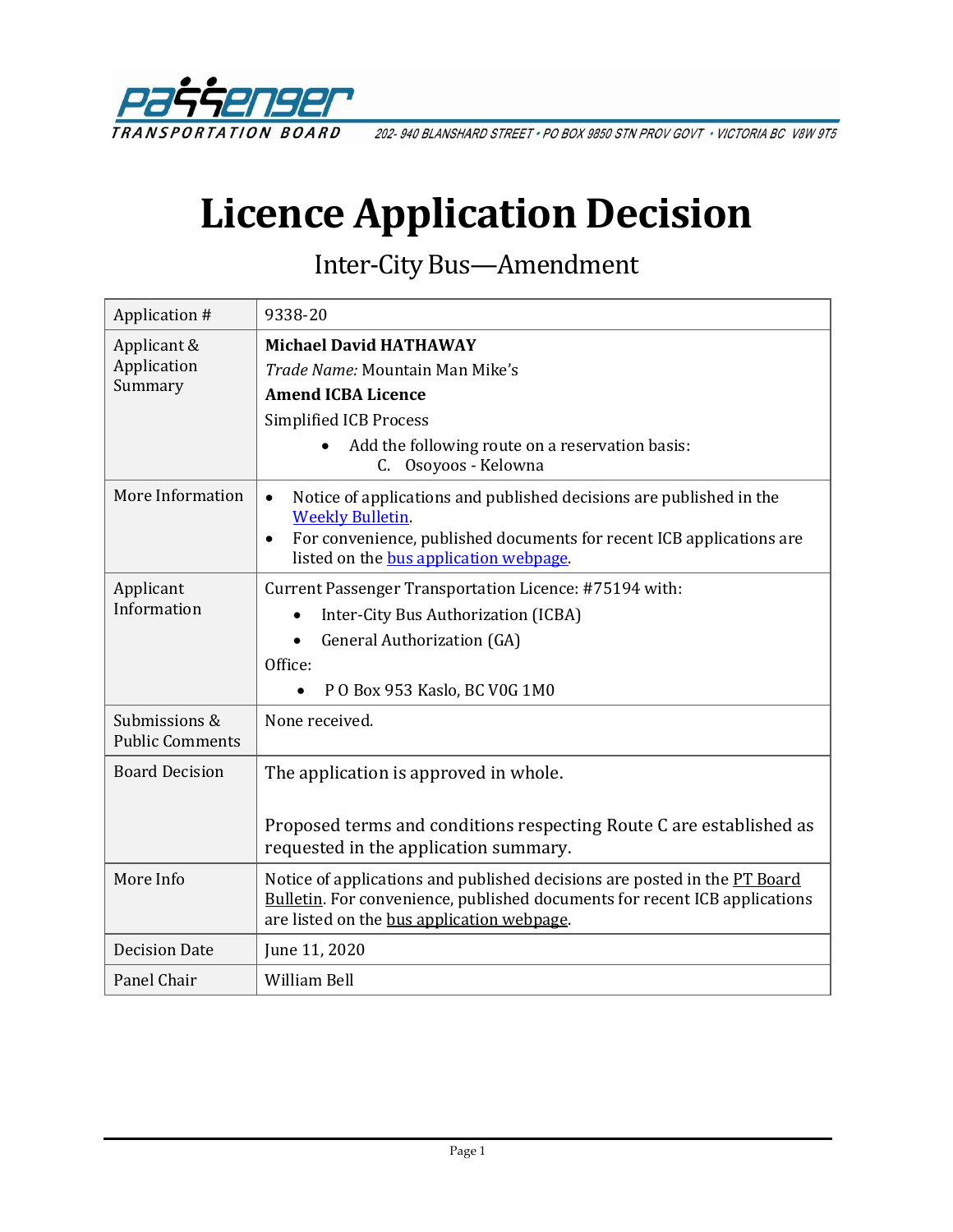## **I. Introduction**

The applicant, Michael David Hathaway, doing business as Mountain Man Mike's Mountain Man Mike's (MMM), has a licence to operate inter-city buses (ICBs). The licence includes the following routes and minimum route frequencies (MRFs):

- Route A (Kaslo Kelowna) with MRF of 1 trip per week in each direction
- Route B (Kaslo BC/Alberta border) with MRF of 1 trip per week in each direction

MMM is applying to:

• Add 1 route (Osoyoos – Kelowna with MRF of 1 trip per week in each direction

## **II. Applicant's Proposal:**



Figure 1 Proposed Route C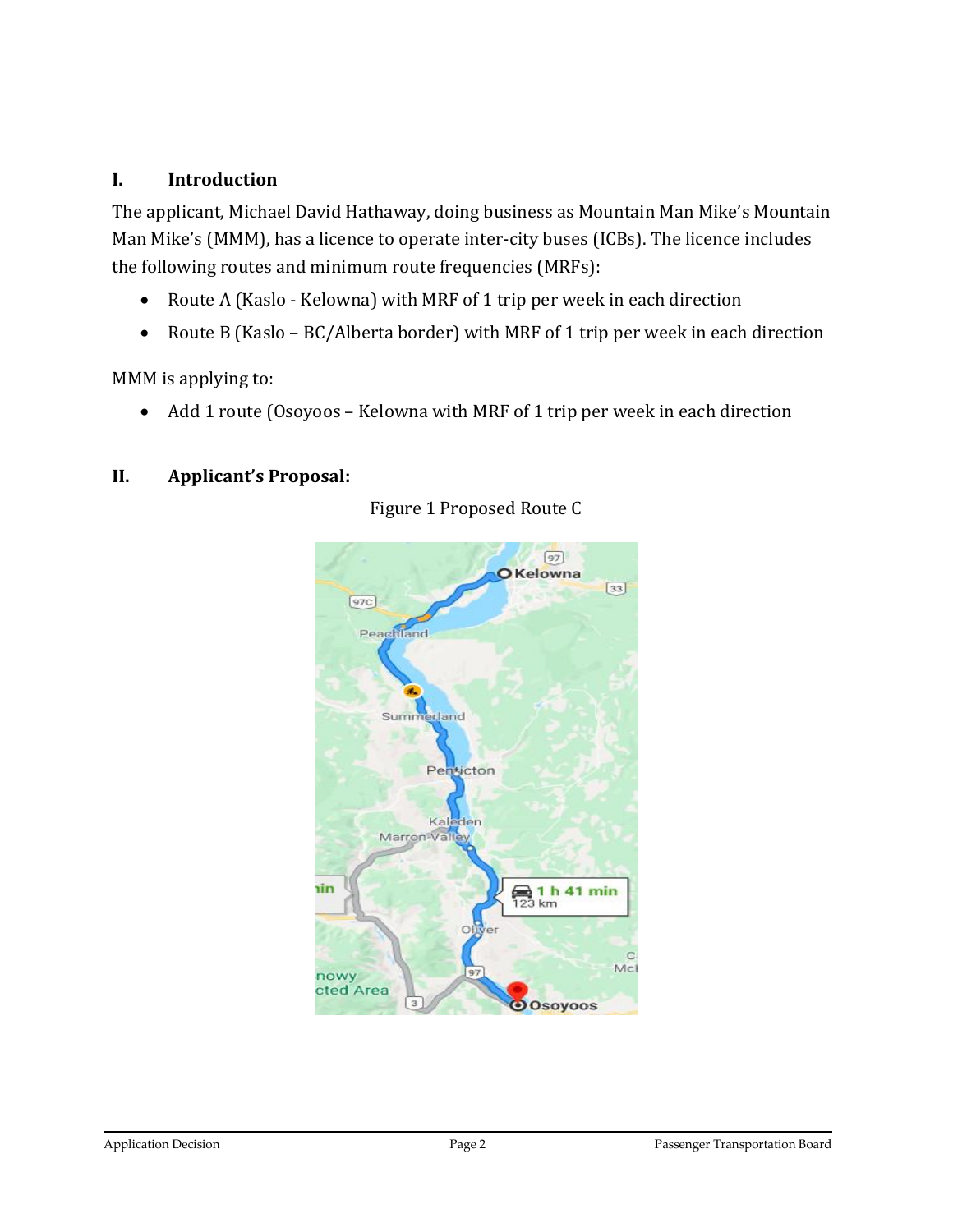## **III. Background**

This application was originally submitted on the Basis of Urgent Public Need. In a decision dated May 20, 2020 the Board found that the applicant had not demonstrated an Urgent Public need. As a result, the application was published in the weekly bulletin and is now proceeding through the Board's regular, but simplified process for ICBs.

Mountain Man Mike's current ICB operation was approved by the Board in May 2019 with service provided to passengers on a year-round basis with advanced reservations by phone, online, with an app on a passenger's smartphone or tablet. Tickets are also available to purchase through a driver, from a local agent at pick-up points or through a third-party travel agent transportation broker. The service uses 22 and 20 passenger buses and includes courier shipping which is not regulated by the Board.

Michael Hathaway is the sole proprietor of the ICB operation. Its head office is in Kaslo, B.C.

# **IV. Mandate & Jurisdiction**

This application is made under the *Passenger Transportation Act* (the "Act"). The Act regulates the licensing and operation of commercial passenger transportation vehicles in BC.

Under the Act, the Passenger Transportation Board (the "Board") makes decisions on applications for inter-city buses. The Board has the authority to consider and approve applications for new licences as well as applications from existing licensees to change terms or conditions of their licences.

In February 2018, Greyhound Transportation Canada ULC (Greyhound Canada) received approval on its application 256-17 to the Board to withdraw service on most routes in the North Central Region of BC, and on a number of corridors elsewhere in the province, including the Hope-Princeton Highway.

In July 2018, Greyhound Canada issued a news release stating that as of October 31, 2018, it will stop providing bus service in Western Canada. Greyhound was the sole operator on many corridors of BC and its departure put many routes and communities at risk of losing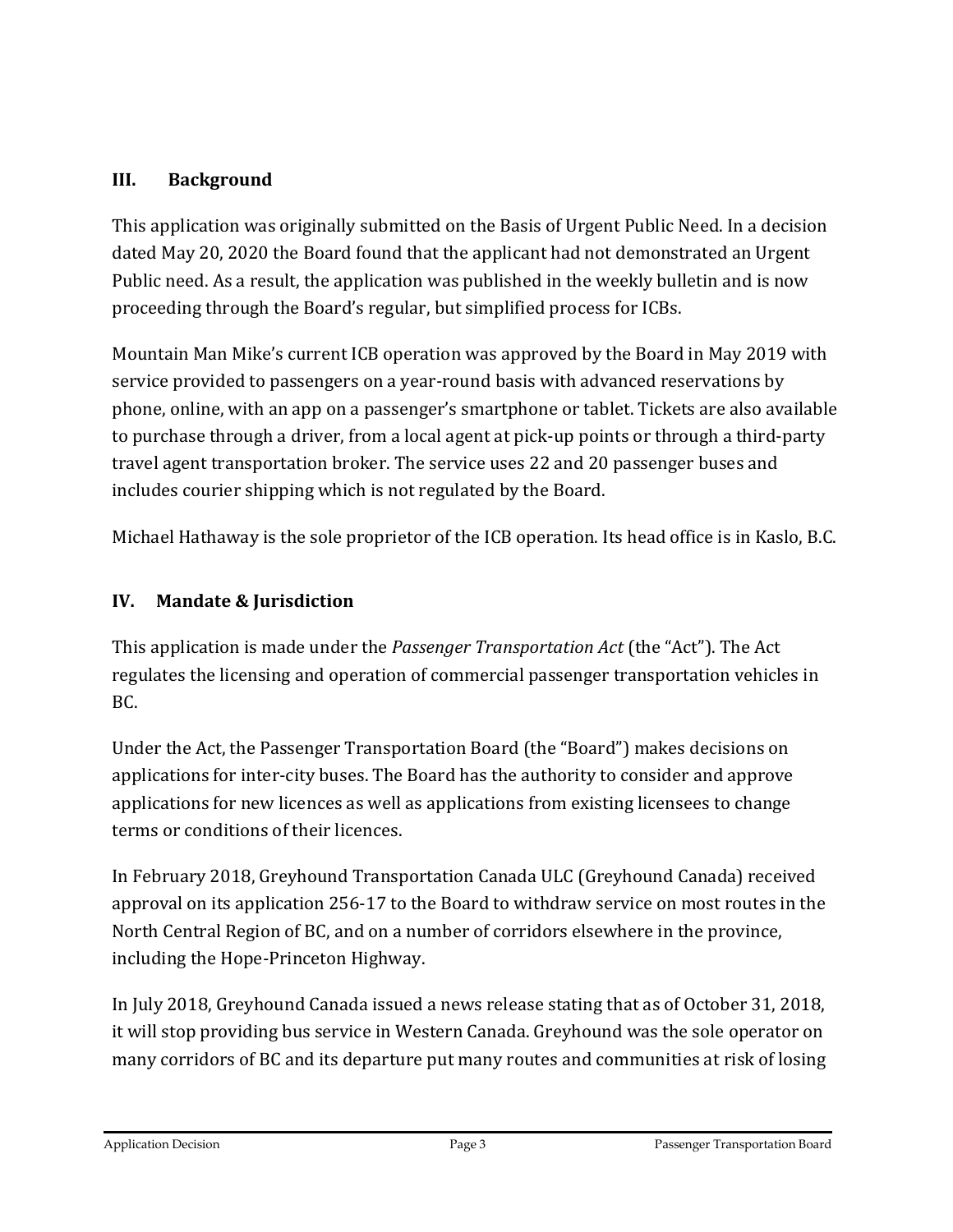inter-city bus service and access to safe and essential transportation for work, education, health and family-related purposes.

To encourage other operators to fill the gap left by Greyhound's exit, the Board fast tracked applications using a simplified application process. This package remains currently available for operators applying to operate inter-city buses (ICBs) on corridors in BC that do not have commercial ICB service. It is available regardless of whether or not the absence of service is the result of Greyhound Canada's withdrawal on October 31, 2018.

The Board's mandate is stated in section 28 of the Act. Section 28(1) of the Passenger Transportation Act says that the Board may approve, in whole or in part, an application forwarded to it under s. 26(1) after considering whether:

- (a) there is a public need for the service the applicant proposed to provide under any special authorization.
- (b) the applicant is a fit and proper person to provide that service and is capable of providing that service, and
- (c) the application, if granted, would promote sound economic conditions in the passenger transportation business in British Columbia.

The Act allows the Board to, among other things,

- accept evidence and information that it considers relevant, necessary, and appropriate, whether or not the information would be admissible in a court of law. [Section 15]
- conduct written, electronic or oral hearings, or any combination of them, as the Board, in its sole discretion, considers appropriate. [Section 17]
- require further information from an applicant. [Section 27(1)(b)]

Section 26(2) of the Act requires the Board to publish the fact and nature of applications and section 27(3) requires the Board to consider applications and any written submissions it receives as result of publication. Section 27(5) says that people who make submissions are not entitled to disclosure of further information, unless the Board orders otherwise.

If the Board approves an application, it will set terms and conditions of licence primarily with respect to routes and service levels.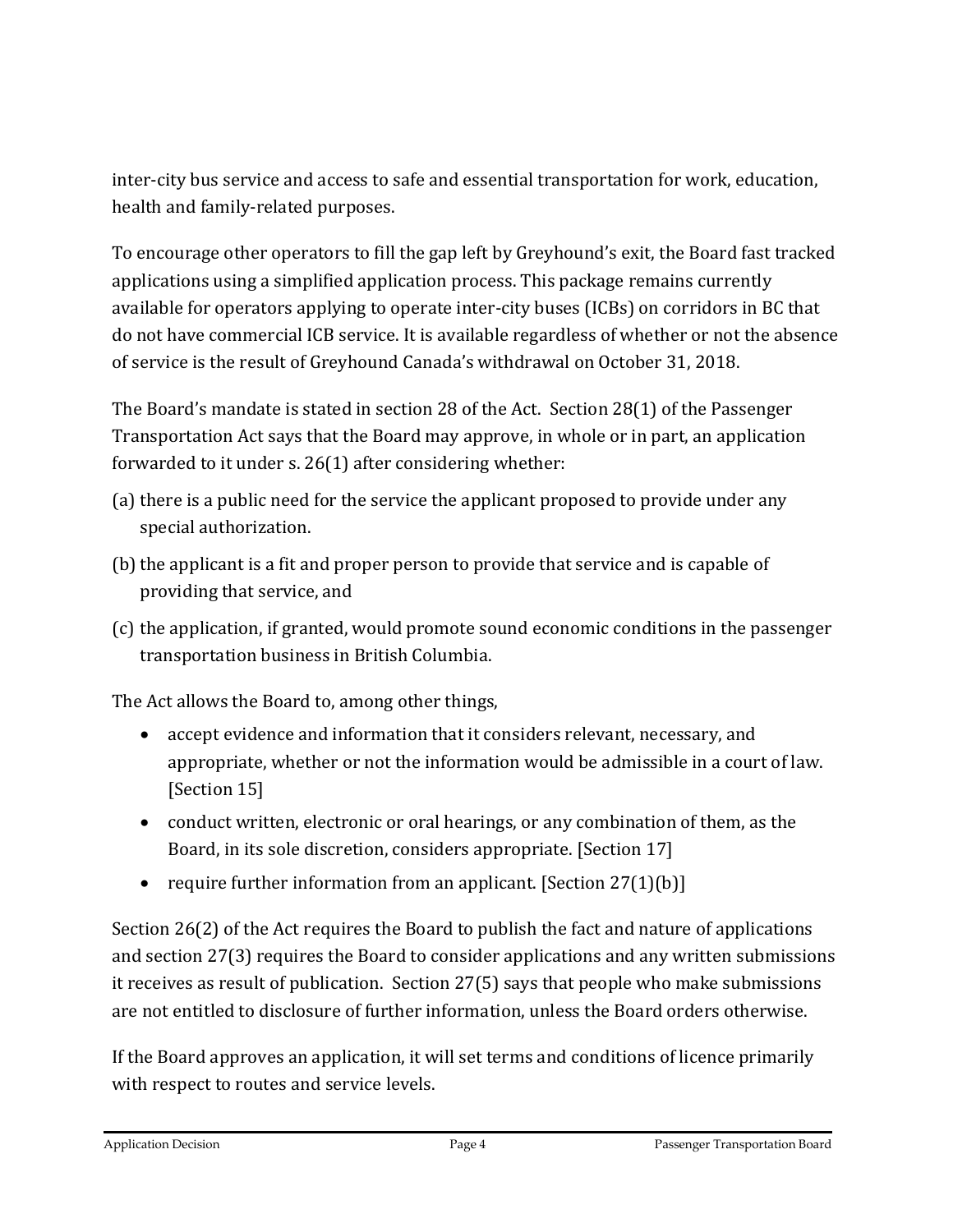## **V. Procedural Matters**

Route C does not have ICB service and I will consider it based on criteria the Board established for Simplified ICB Applications. The applicant submitted required forms.

This application is being conducted by way of a written hearing.

## **VI. Applicant's Rationale and Submissions**

## *Public Explanation*

The applicant provided the following text in the Application Summary that was published in the *Weekly Bulletin*:

*"There are currently towns that cannot access any ICB provider. By adding this currently non-serviced highway section to the Mountain Man Mike's bus route this can include eight more communities and provide an alternate route of travel to major metropolitan cities. Providing the public with options of travel is in the best interest to the public and prevents sudden gaps in service such as the void left by Greyhound and the unprecedented COVID 19 event which has left many communities without any form of service."*

## *Submissions & Applicant's Response*

The Board did not receive submissions on this application.

# **VII. Reasons for the Board's Decision**

Section 28(1) of the Act sets out the factors the Board must consider with respect to this application as noted above.

# *Applicant Fitness*

# **(1) Is the applicant a fit and proper person to provide its proposed service, and is the applicant capable of providing the service?**

The Board looks at this question in two parts: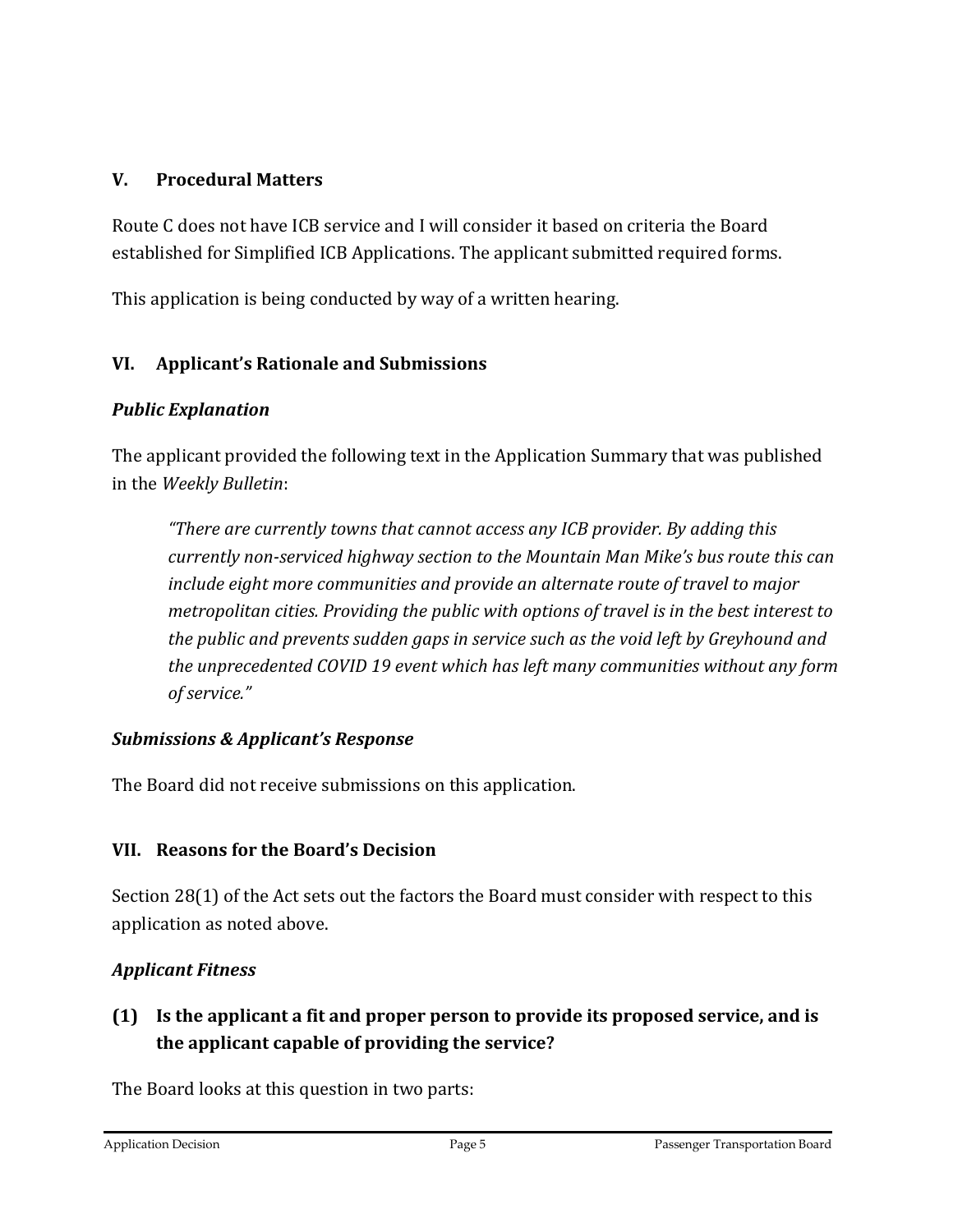- (a) is the applicant a *fit and proper person* to provide the proposed service; and,
- (b) is the applicant *capable* of providing the service?

First, with *fit and proper*, the *Oxford English Dictionary* defines *fit* as including "well adapted or suited to the conditions or circumstances of the case, answering the purpose, proper or appropriate possessing the necessary qualifications, properly qualified, competent, deserving." Also, the dictionary defines *proper* as including "suitable for a specified or implicit purpose or requirement; appropriate to the circumstances or conditions; of the requisite standard or type; apt, fitting; correct, right." When looking at whether an applicant is fit and proper, the Board does so in the context of the passenger transportation industry in British Columbia. This includes the regulatory system that grants businesses a licence which confers on them both the authorization they need to provide their service and an ongoing obligation to operate in accordance with proper standards of conduct.

Second, capability is generally understood to mean that an applicant has the ability or qualities necessary to skillfully and effectively meet its obligations and achieve the results it says it will achieve. When looking at capability, the Board reflects on whether the applicant has demonstrated that it has the knowledge and understanding of relevant regulatory requirements and policies that govern passenger transportation providers, and whether it is able to comply with those requirements. It also looks at whether the applicant has the background, skills and knowledge to manage its proposed service, and the financing to operate it. The Board expects an applicant to demonstrate its competence and ability by providing sound and realistic information in its business plan and financial statements that is consistent and compatible with the transportation service it proposes.

MMM has been operating a viable ICB service since May 2019. The disclosure forms of Unlawful Activity and Bankruptcy indicates no negative concerns about the operator. The applicant also signed the Board's Declaration that it will operate its vehicles in accordance with the Passenger Transportation Act and the Liquor Control and Licencing Act in B.C.

MMM's current National Safety Code rating is "Satisfactory-Unaudited" which is acceptable to the Board. The application included a Condensed Operating Plan and financial information. The latter included a Balance Sheet as at December 31, 2019 and a Profit and Loss Income Statement for January-December 2019 as well as 36-month Cash Flow Projections (July 2020-June 2023) that are rational.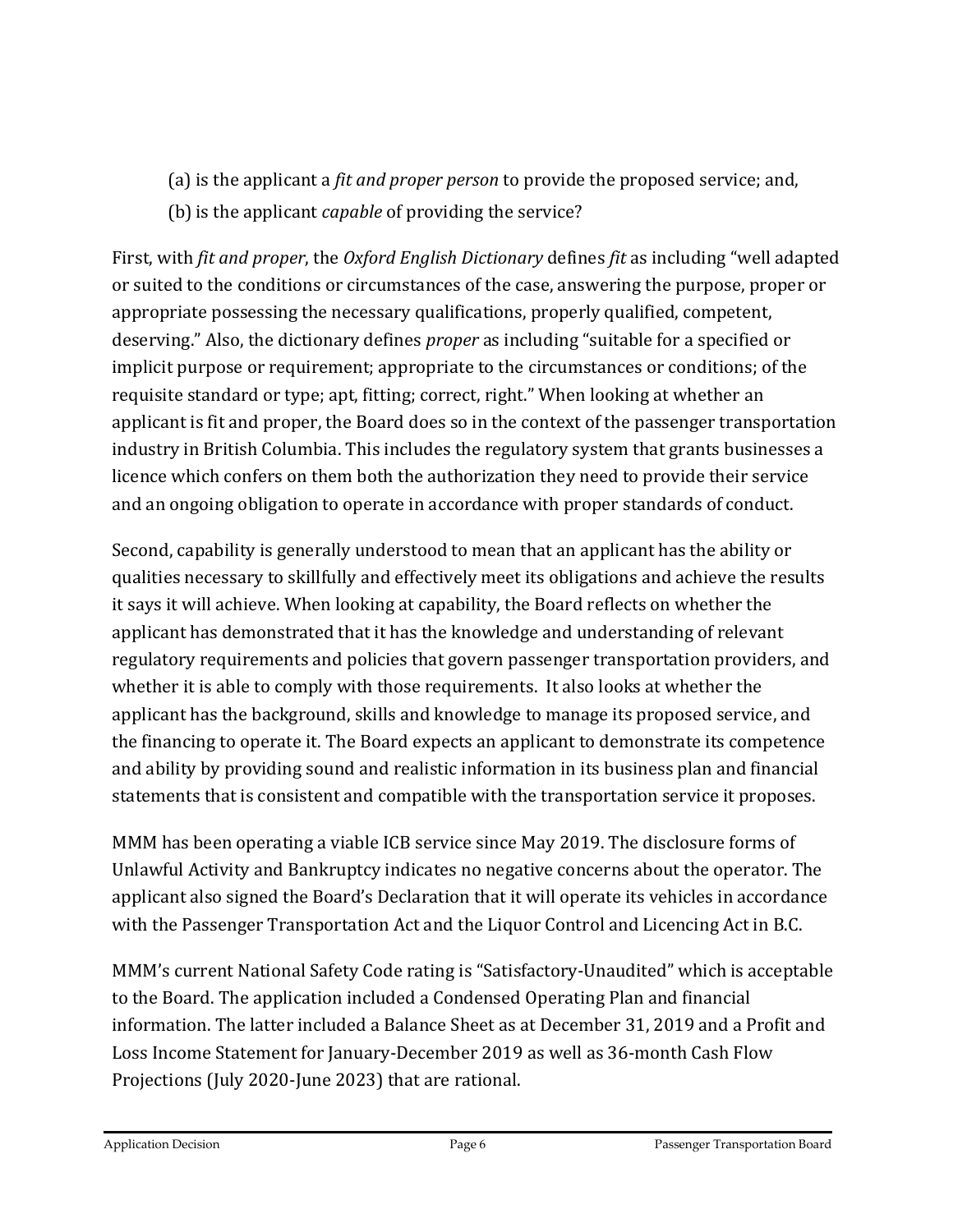MMM plans to add two more buses to its fleet this year and together with its current fleet it will have the capacity to service the added run on a weekly basis. It would appear the applicant has the wherewithal to start-up the added ICB service. This in combination with its experience and operational knowledge suggest the capability to establish and maintain a reliable ICB service for the proposed Route C.

Based on the information and evidence above, I find that MMM continues to be a fit and proper entity to provide the proposed service, and that it has demonstrated it is capable of providing the service.

# **(2) Is there is a public need for the service the applicant proposes to provide?**

An applicant is required to demonstrate public need by showing that there are people who would use the proposed service. Applicants should provide clear information about the service it proposes, and they should provide supporting evidence that is factual and objective. They should not rely on general claims and their own opinion. The Board reviews applications and considers the extent and type of need that has been demonstrated for the proposed service.

The Board looks at the state of inter-city bus services in the area where the applicant is applying to operate. It may consider such things as:

- a. Will the service fill a gap in the market?
- b. Has an inter-city bus company recently left the market?

Has the applicant shown that current service levels are unsatisfactory?

The applicant is to operate an ICB service from Osoyoos, B.C. to Kelowna, B.C. once a week, but plans to offer daily service during peak holiday seasons. ICB service was formerly provided by Greyhound Canada on the corridor through its Routes B2 (City of Kelowna - City of Penticton) and Route C (City of Vancouver -Town of Osoyoos). There are no commercial ICB operators on the route at the present time. The proposed MMM service restores the availability of an ICB transportation option. I have considered this prior service and the current gap as representing public need. Included also with the application were approximately 55 Gmail or Google Mail enquiries from the public seeking travel on the corridor as a whole or in parts.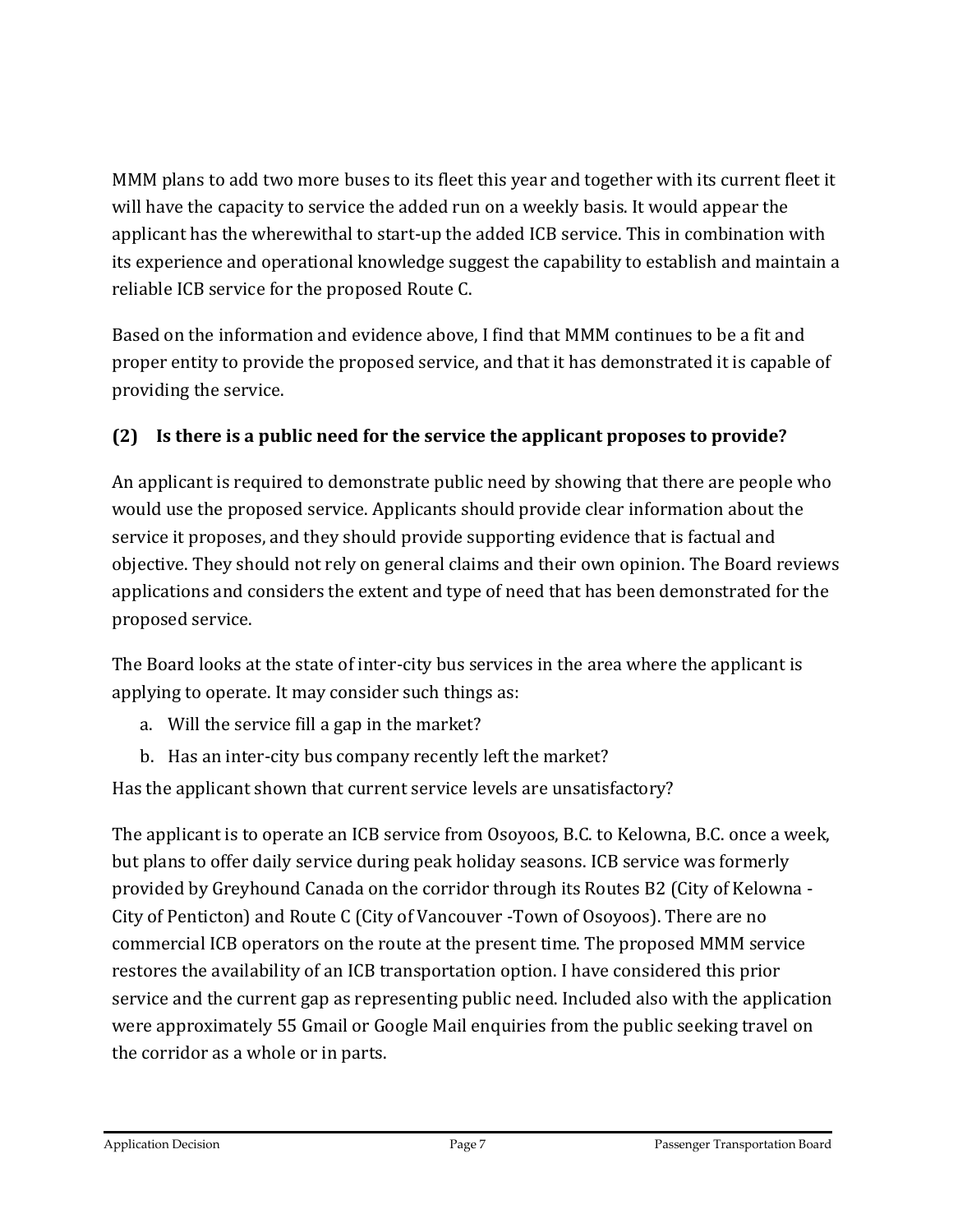These enquiries were related to needed travel to fulfill medical appointments, connect with other ICB networks and air travel or family/relatives at Kelowna or other route points/communities on the corridor. Many were from seniors and younger adults who cannot or do not drive and who seek the affordability of ICB travel.

I find that there is a public need for the proposed service.

# **(3) Would approving the application support sound economic conditions in the passenger transportation business in British Columbia?**

In considering sound economic conditions, the Board strives to balance public need for available, accessible and reliable commercial passenger transportation services with overall industry viability and competitiveness. The Board considers the issue from a wideranging perspective, which includes a consideration of harm to other industry participants. Generally speaking, it is the Board's view that the overall economic interests of the transportation business weigh more heavily than the economic and financial interests of any particular applicant.

The Board considers how the service could benefit the market and whether the market has the capacity to absorb additional services. It may consider such things as:

- c. Will the service give the public additional transportation options?
- d. Does the market place have the capacity to absorb another service?
- e. Are there inter-city bus providers in the target market area?
- f. Will the services supplement another non-transportation business?

The proposed added route allows an added option for passengers using the applicant's current Route A (Kaslo to Vancouver and return via Highway 3) and expands ICB options and services on the route at Osoyoos north to and south from Kelowna. I note the application received no submissions. Any impact on current services by Silver City Stagelines (SCS) that operates an ICB service from Kaslo to Kelowna via Rock Creek should be minor. As noted in the Board's decision that initially approved MMM (See application decision re 4449-19 published May 9, 2019) the MMM and SCS ICB services are distinct with respect to the types of vehicles operated, service locations, short-haul vs long-haul, etc. Overall, approving this application should help complement and raise the profile of both ICB operations.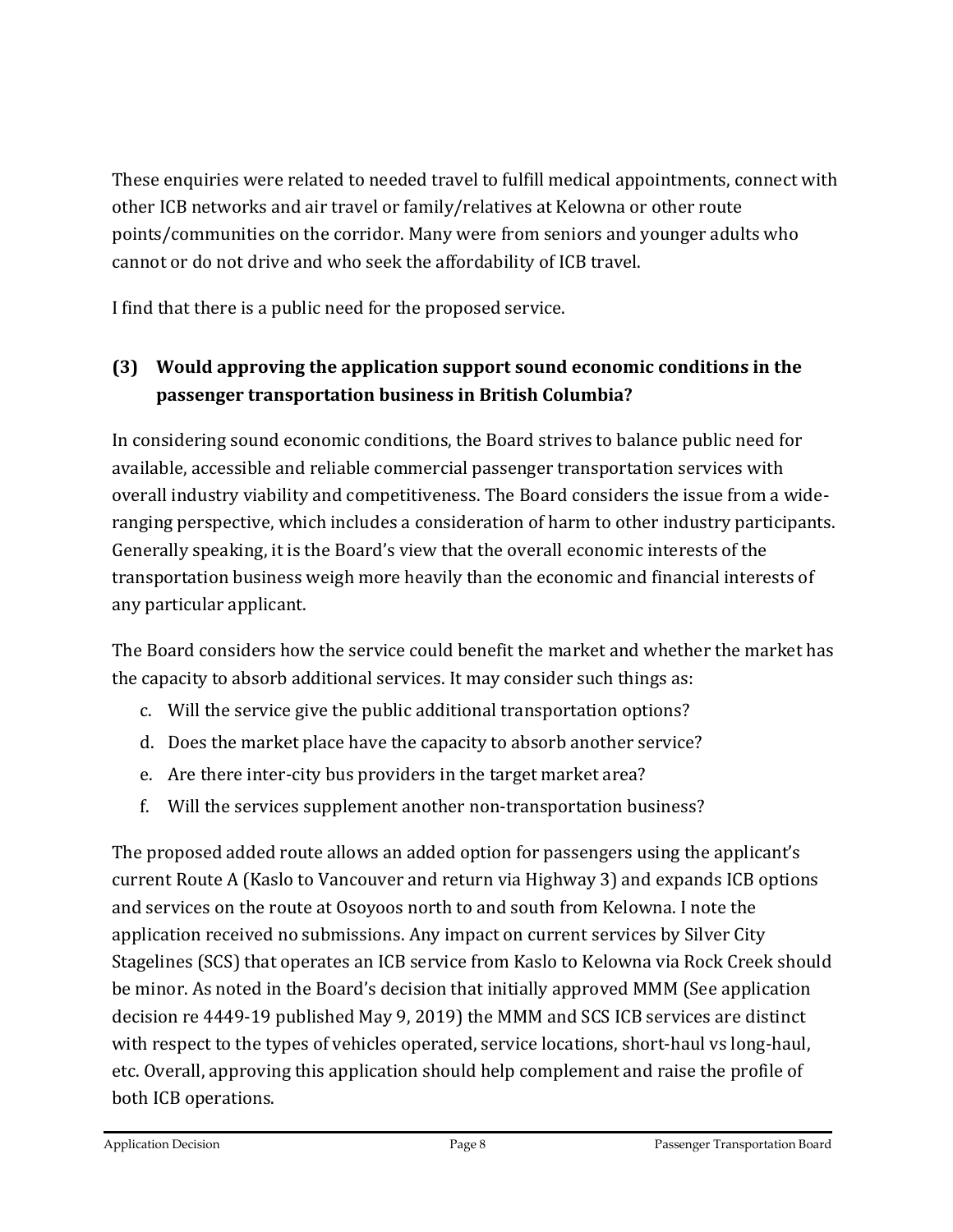I find that approving the application would promote sound economic conditions in the passenger transportation industry in B.C.

To ensure a smooth transition of service, I am requiring the applicant to post time schedules and implement its time schedules for the proposed route stops and website reservations by the dates set out in Appendices I and II of this decision.

The terms and conditions of licence specify required stops and minimum frequencies. The applicant may, however, at some point want to expand its service to other stops along the approved routes. I have, therefore, approved a term and condition of licence that allows this flexibility.

## **VIII. Conclusion**

For the reasons above, this application is approved as set out in this decision. The Board establishes notice and activation requirements, and terms and conditions of licence that are attached to this decision as Appendices I and II. These form an integral part of the decision**.**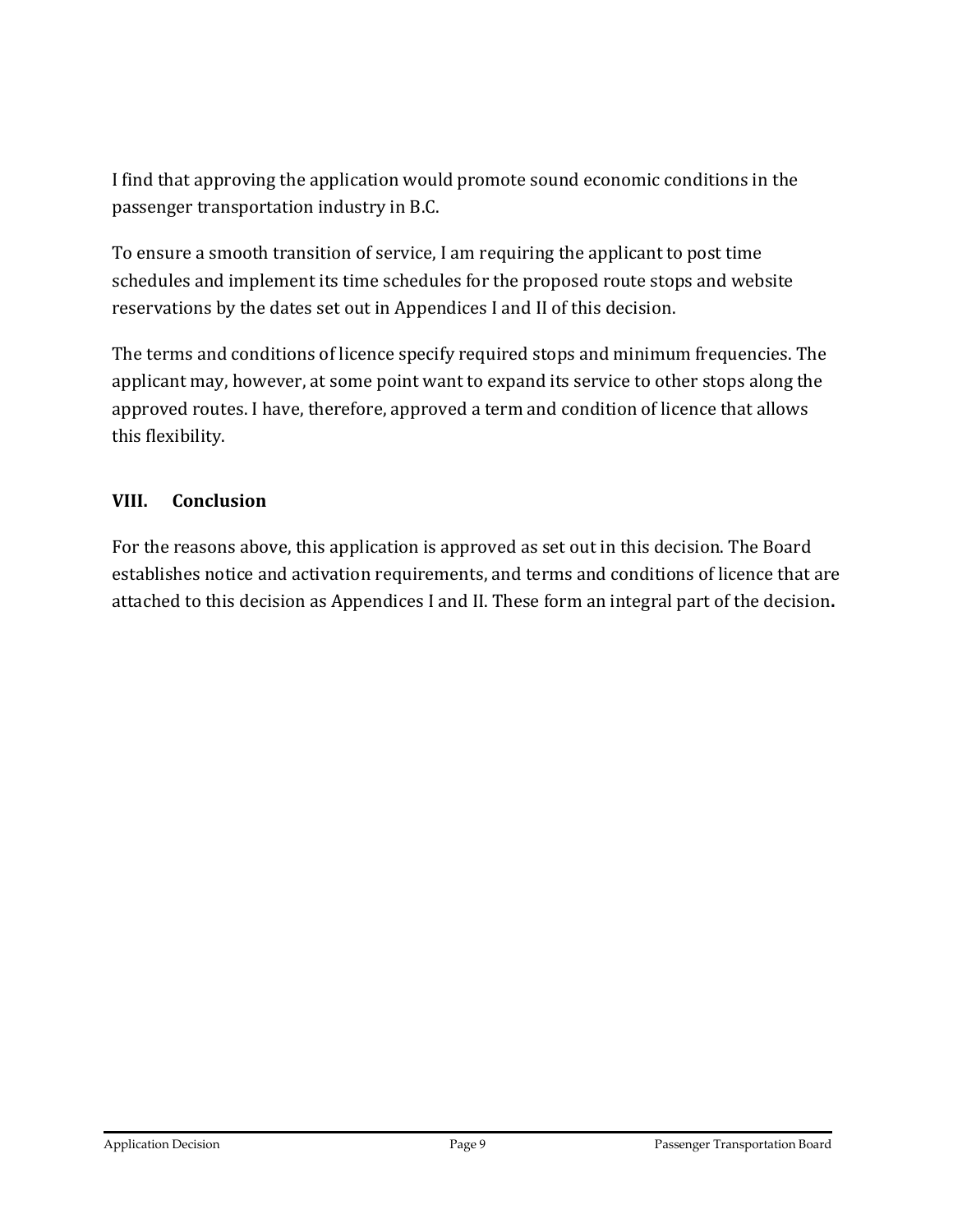## **Michael David HATHAWAY**

Mountain Man Mike's

#### **Appendix 1: Requirements to Publish Time Schedules**

A Passenger Transportation Licence must be issued by the Registrar of Passenger Transportation under section 29 or renewed under section 34 of the *Passenger Transportation Act* before the special authorization approved in this decision may be exercised.

## **Direction to the Applicant Regarding Notice and Implementation**

Unless otherwise ordered by the Passenger Transportation Board, Michael David Hathaway must, for Route C, post time schedules online and make bookings available to the public through its online reservation system no later than **July 31, 2020**.

#### **Direction to the Registrar of Passenger Transportation Regarding Issuance**

The Registrar of Passenger Transportation (Registrar) may only issue a licence to Michael David Hathaway with terms and conditions that are approved in this decision and set out in Appendix 2 after the Registrar is satisfied that, no later than **July 31, 2020,** Michael David Hathaway has posted time schedules online and made available to the public its online reservation system.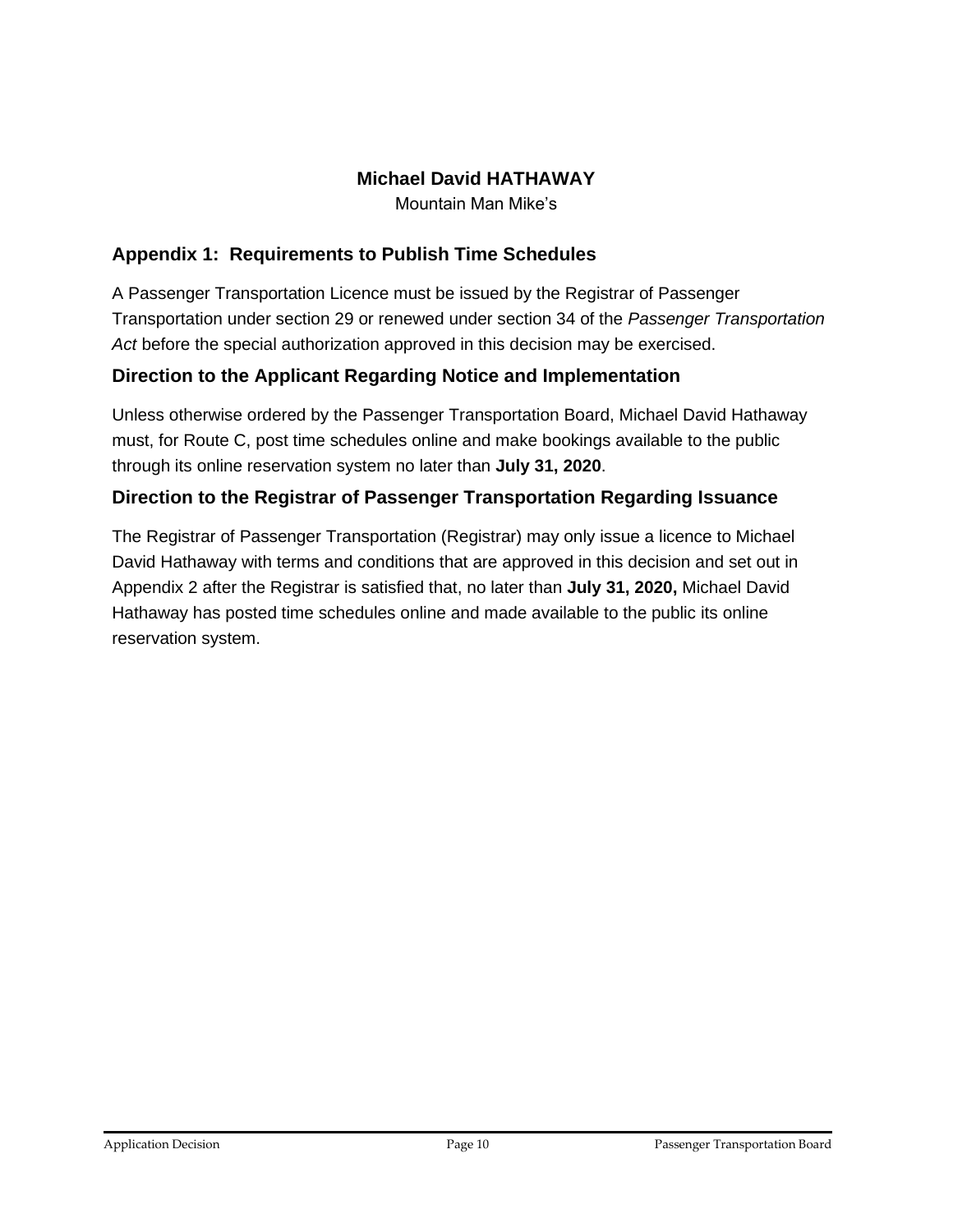## **Michael David HATHAWAY**

Mountain Man Mike's

# **Appendix 2: Terms & Conditions of Licence**

| <b>Special Authorization</b><br><b>INTER-CITY BUS AUTHORIZATION (ICBA)</b><br><b>Terms &amp; Conditions</b> |                                                                                                                                                                                                                                                                                                                                                                                                                                                                                                                                                                                                                                                                                    |  |  |  |
|-------------------------------------------------------------------------------------------------------------|------------------------------------------------------------------------------------------------------------------------------------------------------------------------------------------------------------------------------------------------------------------------------------------------------------------------------------------------------------------------------------------------------------------------------------------------------------------------------------------------------------------------------------------------------------------------------------------------------------------------------------------------------------------------------------|--|--|--|
| <b>Definitions</b>                                                                                          | "Board" means the Passenger Transportation Board<br>"Registrar" means the Registrar, Passenger Transportation                                                                                                                                                                                                                                                                                                                                                                                                                                                                                                                                                                      |  |  |  |
| A. Legislative Requirements                                                                                 |                                                                                                                                                                                                                                                                                                                                                                                                                                                                                                                                                                                                                                                                                    |  |  |  |
| <b>Vehicle Identifiers</b>                                                                                  | Each motor vehicle operated under this authorization must display, at<br>the times and in the form and manner required by the Registrar, a<br>vehicle identifier that is:<br>(a) issued to the licensee by the Registrar; or<br>(b) authorized by the Registrar to be issued by the licensee.                                                                                                                                                                                                                                                                                                                                                                                      |  |  |  |
| <b>B.</b> Services                                                                                          |                                                                                                                                                                                                                                                                                                                                                                                                                                                                                                                                                                                                                                                                                    |  |  |  |
| <b>Services</b>                                                                                             | Transportation of passengers must be provided:<br>(a) on a scheduled basis; and<br>(b) in accordance with minimum frequencies and other terms and<br>conditions of licence that apply to the routes and route points.                                                                                                                                                                                                                                                                                                                                                                                                                                                              |  |  |  |
| <b>Schedules</b>                                                                                            | The licence holder must publish, in a manner accessible to the general<br>public, a schedule for each route with the time and location of each<br>stop; and must carry in each vehicle a copy of the schedule that the<br>vehicle is following.                                                                                                                                                                                                                                                                                                                                                                                                                                    |  |  |  |
| Service<br>Exception                                                                                        | Routes may only be operated on a "pre-booked" or "reservation<br>required" basis if the route points are:<br>(a) designated as reservation required in the licence;<br>(b) identified as pre-booked or reservation required in all current;<br>published schedule information; and<br>(c) available at all times for pre-booking or reservation on the<br>licensee's website.<br>When these conditions are met and when no reservations have been<br>received for pick up or drop off at one or more points on the route by<br>the time service is scheduled to be provided, the licence holder has the<br>option of not providing service to those points that would otherwise be |  |  |  |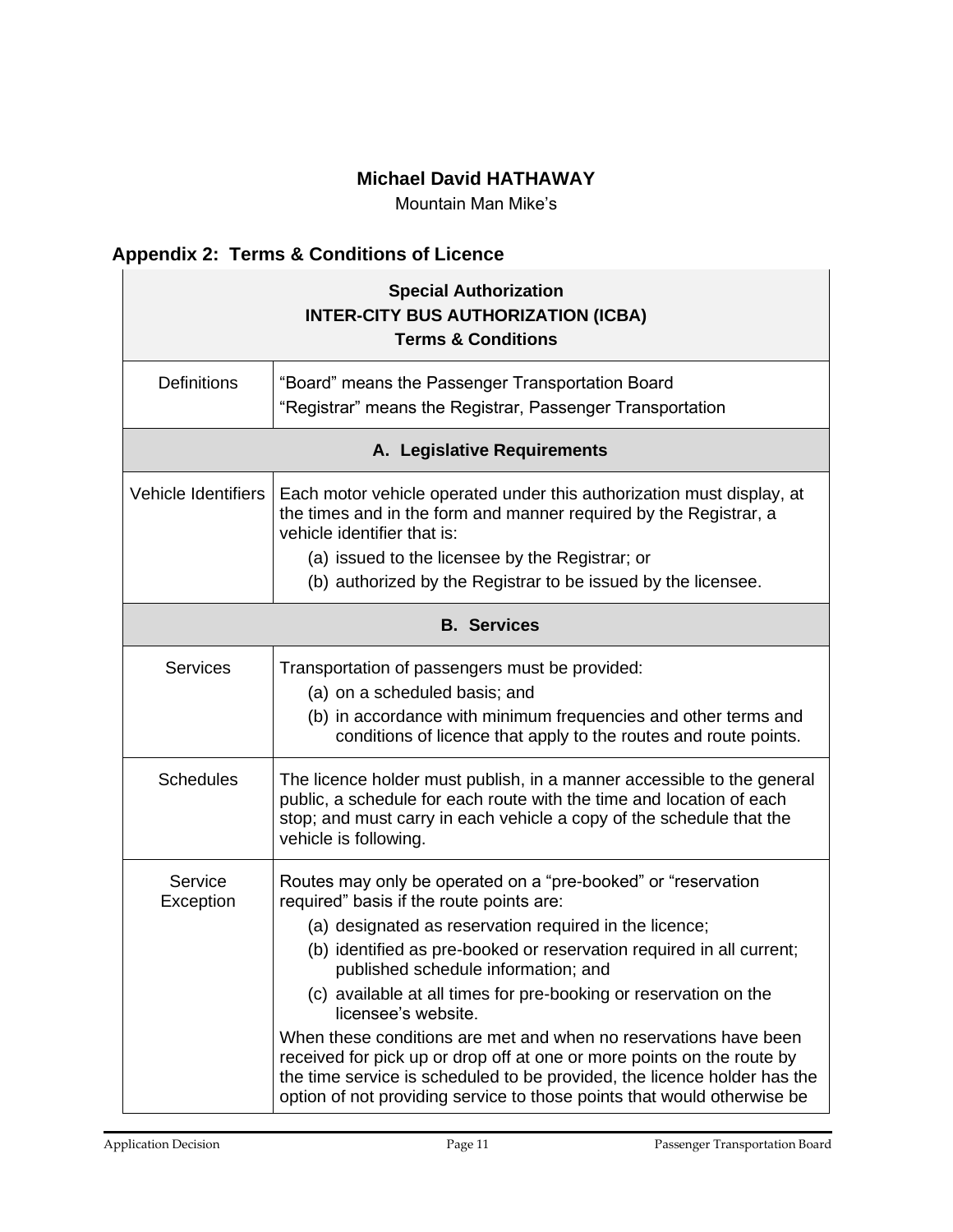|                             | required.                                                                                                                                                                                                                       |                                                                                                                                  |  |
|-----------------------------|---------------------------------------------------------------------------------------------------------------------------------------------------------------------------------------------------------------------------------|----------------------------------------------------------------------------------------------------------------------------------|--|
| <b>Alternative Points</b>   | The licence holder may pick up or drop off passengers at any location,<br>municipality or unincorporated area that is between the terminating<br>points and along the highway corridors for the inter-city bus routes<br>below. |                                                                                                                                  |  |
| <b>Route A</b>              |                                                                                                                                                                                                                                 |                                                                                                                                  |  |
| <b>Terminating Point 1:</b> |                                                                                                                                                                                                                                 | <b>Village of Kaslo</b>                                                                                                          |  |
| <b>Terminating Point 2:</b> |                                                                                                                                                                                                                                 | <b>City of Vancouver</b>                                                                                                         |  |
| Corridors:                  |                                                                                                                                                                                                                                 | Highway 1: Vancouver - Hope<br>Highway 3: Hope - YCG Airport<br>Highway 3A: YCG Airport - Balfour<br>Highway 31: Balfour - Kaslo |  |
| <b>Route Points</b>         |                                                                                                                                                                                                                                 | <b>Minimum Frequencies</b>                                                                                                       |  |
| Village of Kaslo            |                                                                                                                                                                                                                                 | 1 trip per week (each direction)                                                                                                 |  |
| Ainsworth                   |                                                                                                                                                                                                                                 | 1 trip per week (each direction)                                                                                                 |  |
| <b>Balfour</b>              |                                                                                                                                                                                                                                 | 1 trip per week (each direction)                                                                                                 |  |
| City of Nelson              |                                                                                                                                                                                                                                 | 1 trip per week (each direction)                                                                                                 |  |
| City of Castlegar           |                                                                                                                                                                                                                                 | 1 trip per week (each direction)                                                                                                 |  |
| <b>Christina Lake</b>       |                                                                                                                                                                                                                                 | 1 trip per week (each direction)                                                                                                 |  |
| <b>City of Grand Forks</b>  |                                                                                                                                                                                                                                 | 1 trip per week (each direction)                                                                                                 |  |
| City of Greenwood           |                                                                                                                                                                                                                                 | 1 trip per week (each direction)                                                                                                 |  |
| <b>Rock Creek</b>           |                                                                                                                                                                                                                                 | 1 trip per week (each direction)                                                                                                 |  |
| Town of Osoyoos             |                                                                                                                                                                                                                                 | 1 trip per week (each direction)                                                                                                 |  |
| City of Keremeos            |                                                                                                                                                                                                                                 | 1 trip per week (each direction)                                                                                                 |  |
| <b>Town of Princeton</b>    |                                                                                                                                                                                                                                 | 1 trip per week (each direction)                                                                                                 |  |
| District of Hope            |                                                                                                                                                                                                                                 | 1 trip per week (each direction)                                                                                                 |  |
| City of Chilliwack          |                                                                                                                                                                                                                                 | 1 trip per week (each direction)                                                                                                 |  |
| City of Abbotsford          |                                                                                                                                                                                                                                 | 1 trip per week (each direction)                                                                                                 |  |
| City of Vancouver           |                                                                                                                                                                                                                                 | 1 trip per week (each direction)                                                                                                 |  |
| <b>Route B</b>              |                                                                                                                                                                                                                                 |                                                                                                                                  |  |
| <b>Terminating Point 1:</b> |                                                                                                                                                                                                                                 | <b>Village of Kaslo</b>                                                                                                          |  |
| <b>Terminating Point 2:</b> |                                                                                                                                                                                                                                 | <b>BC/Alberta Border (Highway 3)</b>                                                                                             |  |
| Corridors:                  |                                                                                                                                                                                                                                 | Highway 31: Kaslo - Balfour                                                                                                      |  |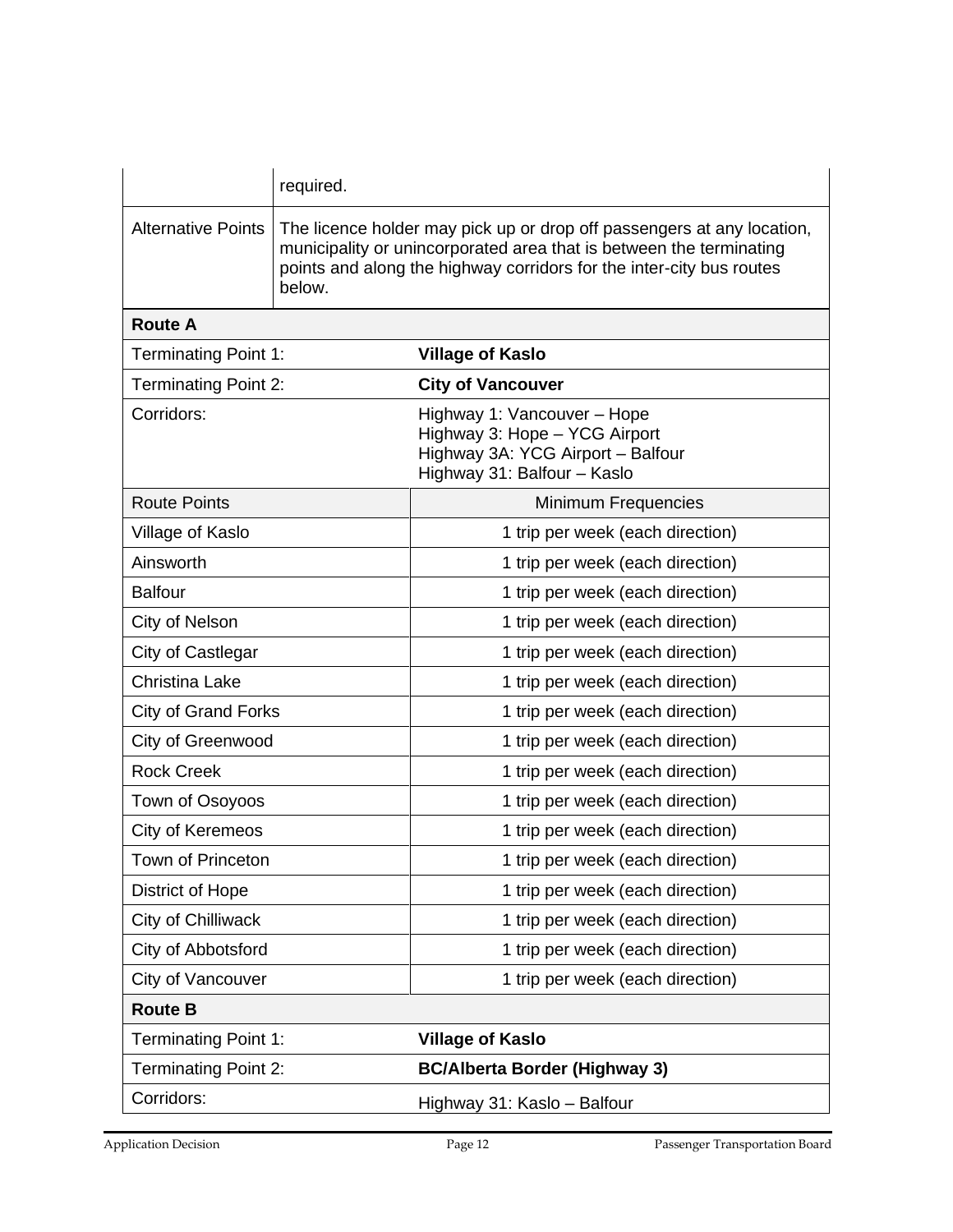|                                    |                            | Highway 3A: Balfour - Nelson<br>Highway 6: Nelson - Salmo<br>Highway 3: Salmo - BC/AB Border (HWY 3)                                           |
|------------------------------------|----------------------------|------------------------------------------------------------------------------------------------------------------------------------------------|
| <b>Route Points</b>                |                            | Minimum Frequencies                                                                                                                            |
| Village of Kaslo                   |                            | 1 trip per week (each direction)                                                                                                               |
| Ainsworth                          |                            | 1 trip per week (each direction)                                                                                                               |
| <b>Balfour</b>                     |                            | 1 trip per week (each direction)                                                                                                               |
| City of Nelson                     |                            | 1 trip per week (each direction)                                                                                                               |
| Village of Salmo                   |                            | 1 trip per week (each direction)                                                                                                               |
| Town of Creston                    |                            | 1 trip per week (each direction)                                                                                                               |
| City of Cranbrook                  |                            | 1 trip per week (each direction)                                                                                                               |
| City of Fernie                     |                            | 1 trip per week (each direction)                                                                                                               |
| BC/AB Border (HWY 3)               |                            | n/a                                                                                                                                            |
| <b>Route C</b>                     |                            |                                                                                                                                                |
| <b>Terminating Point 1:</b>        |                            | <b>Town of Osoyoos</b>                                                                                                                         |
| <b>Terminating Point 2:</b>        |                            | <b>City of Kelowna</b>                                                                                                                         |
| Corridor:                          |                            | Highway 97                                                                                                                                     |
| <b>Route Points</b>                |                            | Minimum Frequencies                                                                                                                            |
| Town of Osoyoos                    |                            | 1 trip per week (each direction)                                                                                                               |
| Town of Oliver                     |                            | 1 trip per week (each direction)                                                                                                               |
| Town of Kaleden                    |                            | 1 trip per week (each direction)                                                                                                               |
| City of Penticton                  |                            | 1 trip per week (each direction)                                                                                                               |
| <b>Town of Summerland</b>          |                            | 1 trip per week (each direction)                                                                                                               |
| District Municipality of Peachland |                            |                                                                                                                                                |
|                                    |                            | 1 trip per week (each direction)                                                                                                               |
| City of Westbank                   |                            | 1 trip per week (each direction)                                                                                                               |
| City of Kelowna                    |                            | 1 trip per week (each direction)                                                                                                               |
|                                    |                            | <b>C.</b> Other Requirements                                                                                                                   |
| Transfer of a<br>licence           | <b>Transportation Act.</b> | This special authorization may not be assigned or transferred except<br>with the approval of the Board pursuant to section 30 of the Passenger |